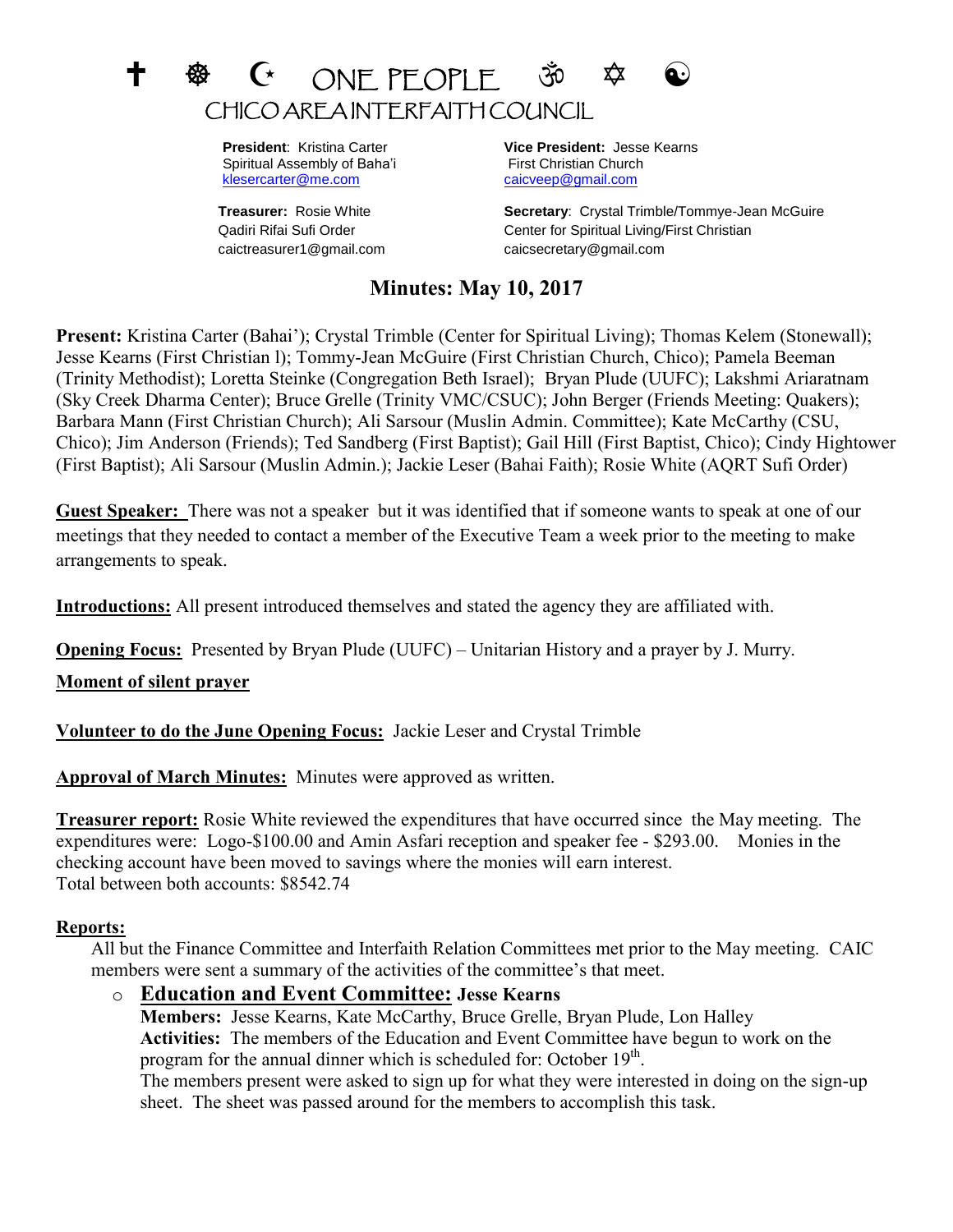Kristina Carter volunteered to make a specific form (attached to these minutes) for signing up to work on the dinner. Please bring the form to the June meeting to indicate where you plan to help assist with the annual dinner. A form will be completed for those who signed up today. **Next Meeting:** To be announced. Check your Emails if interested in attending. All are welcome.

**Issues to be addressed by CAIC membership:** Jesse will be submitting their budget to the Finance committee for inclusion in the proposed 2017-18 budget.

o **Finance Committee:** Rosie White

**Members:** Rosie White, Loretta Ann Steinke, Thomas Kelem, Ted H. Sandberg **Next Meeting:** To be announced. Check Emails for dates and times if interested in attending. All are welcome.

They will also work on the ticket component of the Annual Dinner. See sign up sheet with Rosie's data on it.

They will be working on the 2017-18 budget to present to the membership.

**Issues to be addressed by CAIC membership:** Approval of budget.

#### *There are organizations that have not paid their 2016-2017. They will be contacted individually.*

## o **Community Outreach Committee:** Kristina Carter

**Members:** Kristine Carter, Jackie Leser, Jim Anderson , John Berger, Tommye-Jean McGuire **Areas of Interest:** Being developed.

**Issues to be addressed by CAIC membership:** Will present recommendations of committee at September meeting

**Next Meeting:** To be announced. Check Emails if interested in attending. All are welcome.

## o **Public Relations/Technology Committee:** Crystal Trimble

**Members:** Crystal Trimble, Lakshmi Ariaratnam , Alyssa Cozine, Pamela Beeman, Rabbi Sara Abrams **Areas of Interest:** Review attached committee meeting minutes

**Issues to be addressed by CAIC membership:** The new logo for the CAIC was approved and the award of \$100.00 was given to Jack Ludwigson. Mr. Ludwigson is a Chico High Senior. A banner to be used at events where CAIC is represented has been made by Kristina Carter's dad. The web site has been updated and being maintained.

Pamela will be working with the Enterprise Record to identify the outcome of the competition held for the making of the CAIC logo.

**Next Meeting:** To be announced. Check Emails if interested in attending. All are welcome.

## *Old Business:*

- **Scott Winter's Next Workshop:** Jesse Kearns asked the membership when they would prefer to have the next workshop. After some discussion it was decided that a Saturday in November after 1:00 pm was the preferred time and day of the week.
- Ali Sarsour, Chair reported that the Amin Asfari Reception held on April  $21<sup>st</sup>$  at First Baptist Church from 2-4 pm was a success. There was plenty of food and everyone had a good time. Only \$43.00 of the \$100.00 allocated was spent thanks to the food donations made by the members.

## *New Business:*

We were unable to spend time developing a theme for 2017-2018 at our last meeting due to time constraints. Jesse Kearns asked each member to come prepared to discuss